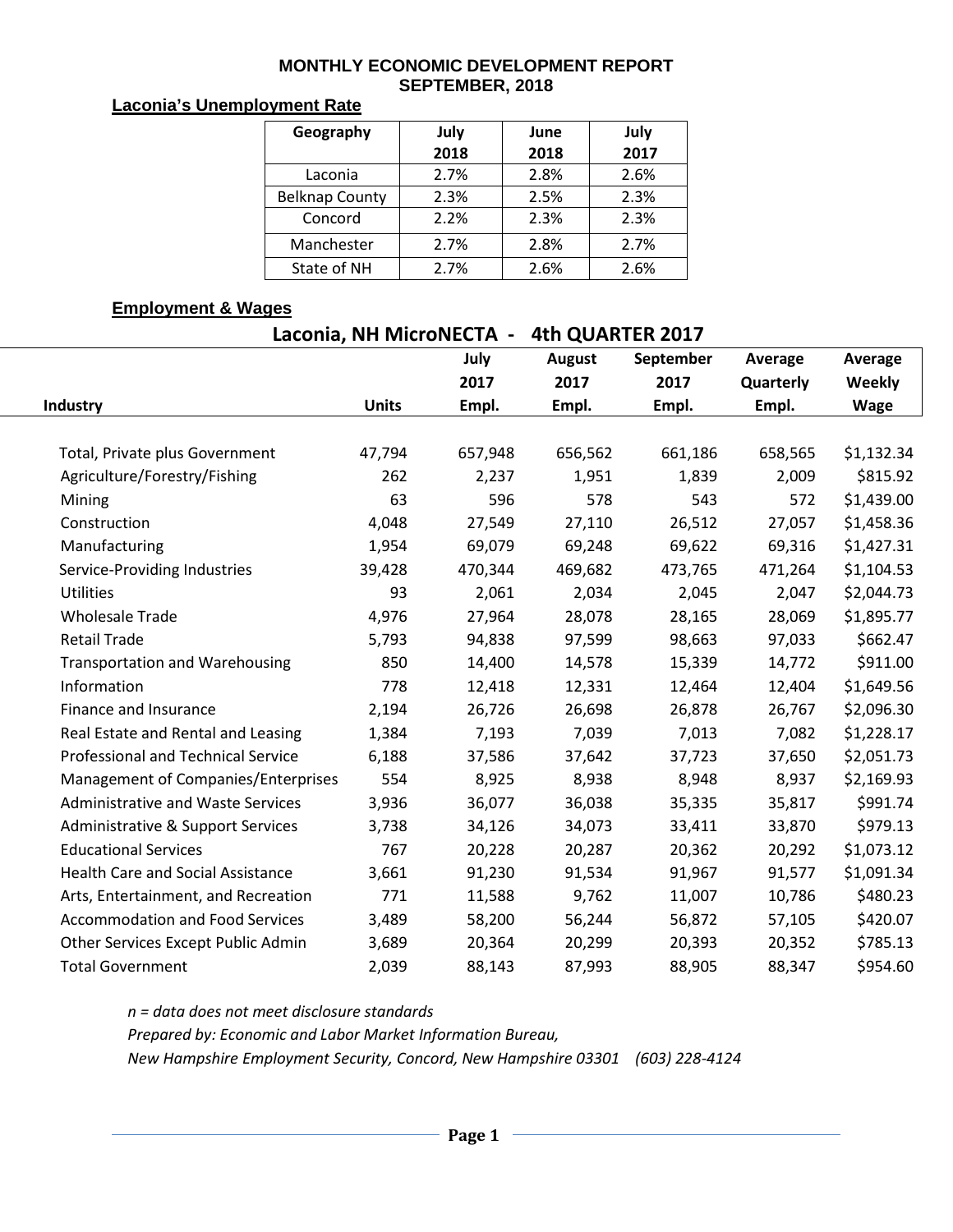## **CPI-U 12 Month Percent Change**

| Year | Jan    | Feb     | Mar    | Apr     | May    | Jun     | Jul    | Aug    | Sep    | Oct    | <b>Nov</b> | <b>Dec</b> | <b>Annual</b> | HALF1   | HALF2  |
|------|--------|---------|--------|---------|--------|---------|--------|--------|--------|--------|------------|------------|---------------|---------|--------|
| 2006 | 4.0    | 3.6     | 3.4    | 3.5     | 4.2    | 4.3     | 4.1    | 3.8    | 2.1    | 1.3    | 2.0        | 2.5        | 3.2           | 3.8     | 2.6    |
| 2007 | 2.1    | 2.4     | 2.8    | 2.6     | 2.7    | 2.7     | 2.4    | 2.0    | 2.8    | 3.5    | 4.3        | 4.1        | 2.8           | 2.5     | 3.1    |
| 2008 | 4.3    | 4.0     | 4.0    | 3.9     | 4.2    | 5.0     | 5.6    | 5.4    | 4.9    | 3.7    | 1.1        | 0.1        | 3.8           | 4.2     | 3.4    |
| 2009 | 0.0    | 0.2     | $-0.4$ | $-0.7$  | $-1.3$ | $-1.4$  | $-2.1$ | $-1.5$ | $-1.3$ | $-0.2$ | 1.8        | 2.7        | $-0.4$        | $-0.6$  | $-0.1$ |
| 2010 | 2.6    | 2.1     | 2.3    | 2.2     | 2.0    | 1.1     | 1.2    | 1.1    | 1.1    | 1.2    | 1.1        | 1.5        | 1.6           | 2.1     | 1.2    |
| 2011 | 1.6    | 2.1     | 2.7    | 3.2     | 3.6    | 3.6     | 3.6    | 3.8    | 3.9    | 3.5    | 3.4        | 3.0        | 3.2           | 2.8     | 3.5    |
| 2012 | 2.9    | 2.9     | 2.7    | 2.3     | 1.7    | 1.7     | 1.4    | 1.7    | 2.0    | 2.2    | 1.8        | 1.7        | 2.1           | 2.3     | 1.8    |
| 2013 | 1.6    | 2.0     | 1.5    | $1.1\,$ | 1.4    | 1.8     | 2.0    | 1.5    | 1.2    | 1.0    | 1.2        | 1.5        | $1.5\,$       | 1.5     | 1.4    |
| 2014 | 1.6    | $1.1\,$ | 1.5    | 2.0     | 2.1    | 2.1     | 2.0    | 1.7    | 1.7    | 1.7    | 1.3        | 0.8        | 1.6           | 1.7     | 1.5    |
| 2015 | $-0.1$ | 0.0     | $-0.1$ | $-0.2$  | 0.0    | 0.1     | 0.2    | 0.2    | 0.0    | 0.2    | 0.5        | 0.7        | 0.1           | $-0.1$  | 0.3    |
| 2016 | 1.4    | 1.0     | 0.9    | $1.1\,$ | 1.0    | $1.0\,$ | 0.8    | 1.1    | 1.5    | 1.6    | 1.7        | 2.1        | 1.3           | $1.1\,$ | 1.5    |
| 2017 | 2.5    | 2.7     | 2.4    | 2.2     | 1.9    | 1.6     | 1.7    | 1.9    | 2.2    | 2.0    | 2.2        | 2.1        | 2.1           | 2.2     | 2.0    |
| 2018 | 2.1    | 2.2     | 2.4    | 2.5     | 2.8    | 2.9     | 2.9    | 2.7    |        |        |            |            |               | 2.5     |        |

\* Annualized Year To Date: 2.6%

# **UPDATE ON ECONOMIC DEVELOPMENT PARTNERSHIPS:**

Please check the link below for current information regarding the Colonial Theater restoration project: <https://609mainstreet.org/>

## **Don't miss this opportunity: Lakes Region Business Resource Fair**

The Lakes Region Business Resource Fair, happening on September 25th, is hosted by Lakes Region Chamber of Commerce and Belknap EDC to introduce business owners and managers to vital business resources that can help their business, run them better and help position them for new opportunities. This is a boutique event designed to give maximum opportunity for you to get up close and have a meaningful conversation with area business professionals. Whether you are just starting out or are established and face growing pains. Stop in for 20 minutes or spend three hours. Take advantage of this opportunity! [Learn more!](http://www.lakesregionchamber.org/events/details/lakes-region-biz-resource-fair-2018-34685)

## **Save the Date**

#### **Celebrating New Hampshire's Manufacturing Industry, 10/23, 8:30AM, Belknap Mill Society, Laconia**

Featuring keynote speaker NH Business and Economic Affairs Commissioner Taylor Caswell, Belknap Mill Society and Belknap EDC are co-sponsoring a breakfast highlighting our local manufacturing businesses as October is Manufacturing Month! More details to follow.

## **Business Financing Resources Available…**

Looking to finance your business start-up or ready to put your expansion plans in motion? Belknap EDC is here to help you navigate the process of business